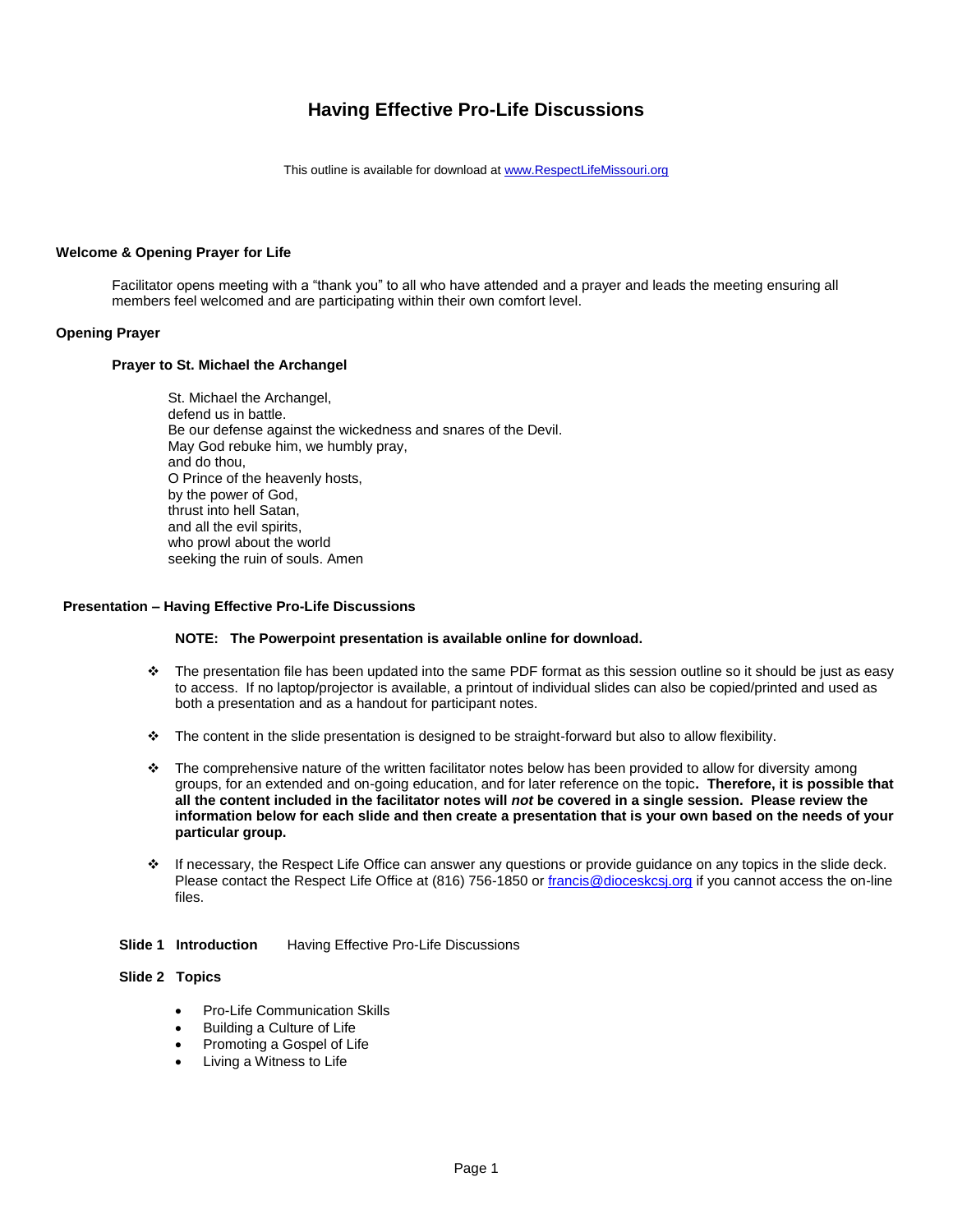### **Slide 3 Pro-Life Communication Skills**

Preparation

Remember, knowledge builds confidence…confidence builds enthusiasm…and genuine enthusiasm is what makes people want to share time with you and ultimately results in changed hearts.

Presentation

The way we approach pro-life discussions is the single biggest factor in our effectiveness. Most people have a strong opinion regarding topics like abortion, embryonic stem cell research, capital punishment, and euthanasia but *everyone* has an opinion of what a "pro-lifer" looks like and how they act. We must understand that it is not our work, but His work, that we are doing and our goal always must be to change hearts—not to prove we are right or to win an argument or to disrespect others. This approach will ensure we put our best foot forward and that we are always worthy of our role as the face of Jesus.

Critical Listening

"Hearing" is not "listening" and appearing to be listening is not the same as actively listening. You cannot change hearts if you do not know what deeply motivates people and you will never know why people feel the way they do, or why they say what they do, if you are more concerned about what you are going to say next.

Non-Verbal Communication

While verbal and written communication skills are important, research has shown that nonverbal behaviors make up a large percentage of our daily interpersonal communication. People can communicate information in numerous ways; so pay attention to things like eye contact, gestures, posture, body movements, and tone of voice. All of these signals can convey important information that isn't put into words. By paying closer attention to both your own nonverbal communication and that of others, you will improve your own ability to have effective pro-life discussions.

- o SMILE! People will remember 70% of HOW you communicate and only 30% of WHAT you communicate.
- $\circ$  Radiate holiness You cannot convince others that you respect life if you do not respect them, even when you disagree with them.
- Empathy (Love)

The greatest need everyone has is to feel understood and appreciated,-- to be loved. They will give their confidence and trust and respect to the person who meets these needs. That is why it is so important to be prepared; that way you can truly listen with the confidence of knowing you have what it takes to help someone else.

Remember, just like "being pro-life" is something you *do*, not simply something you *are*; "love" is also something you *do* for someone else, not simply something you *feel* for someone else.

#### **Slide 4 Catholic Resources**

Anyone can memorize facts and statistics about abortion, contraception, embryonic stem cell research, and euthanasia. It takes a true pro-life leader to understand how this information relates to our Catholic faith. Until you can confidently use these five Catholic documents to defend your faith and the Church's teaching on the sanctity of human life, you will struggle.

 **The Bible** -- The Bible is the divinely-inspired primary religious text of Christianity. During the three centuries following the establishment of Christianity in the 1st century, Church Fathers compiled Gospel accounts and letters of apostles into a collection of texts that became known as the New Testament. The New Testament is composed of the Gospels ("good news"), the Acts of the Apostles, the Epistles (letters), and the Book of Revelation.

The canonical composition of the Old Testament varies between Protestants, who hold that only the books of the Hebrew Bible are canonical, and Roman Catholics and Eastern Orthodox, who additionally consider a group of Jewish books (deuterocanonica), to be canonical. The Old and New Testaments together are commonly referred to as "The Holy Bible".

- **Humanae Vitae** -- (Latin for "Of Human Life") An encyclical written by Pope Paul VI and issued on 25 July 1968. Subtitled "On the Regulation of Birth", it re-affirms the traditional teaching of the Catholic Church regarding married love, responsible parenthood, and the continuing proscription of most forms of birth control.
- **The Catechism of the Catholic Church** -- The Catechism of the Catholic Church (or CCC) is the official text of the teachings of the Catholic Church. A provisional, "reference text" was issued by Pope John Paul II on October 11, 1992 — "the 30th anniversary of the opening of the Second Vatican Ecumenical Council" — with his apostolic constitution, *Fidei depositum*. The new Catechism was first published in the French language in 1994 and was then translated into many other languages.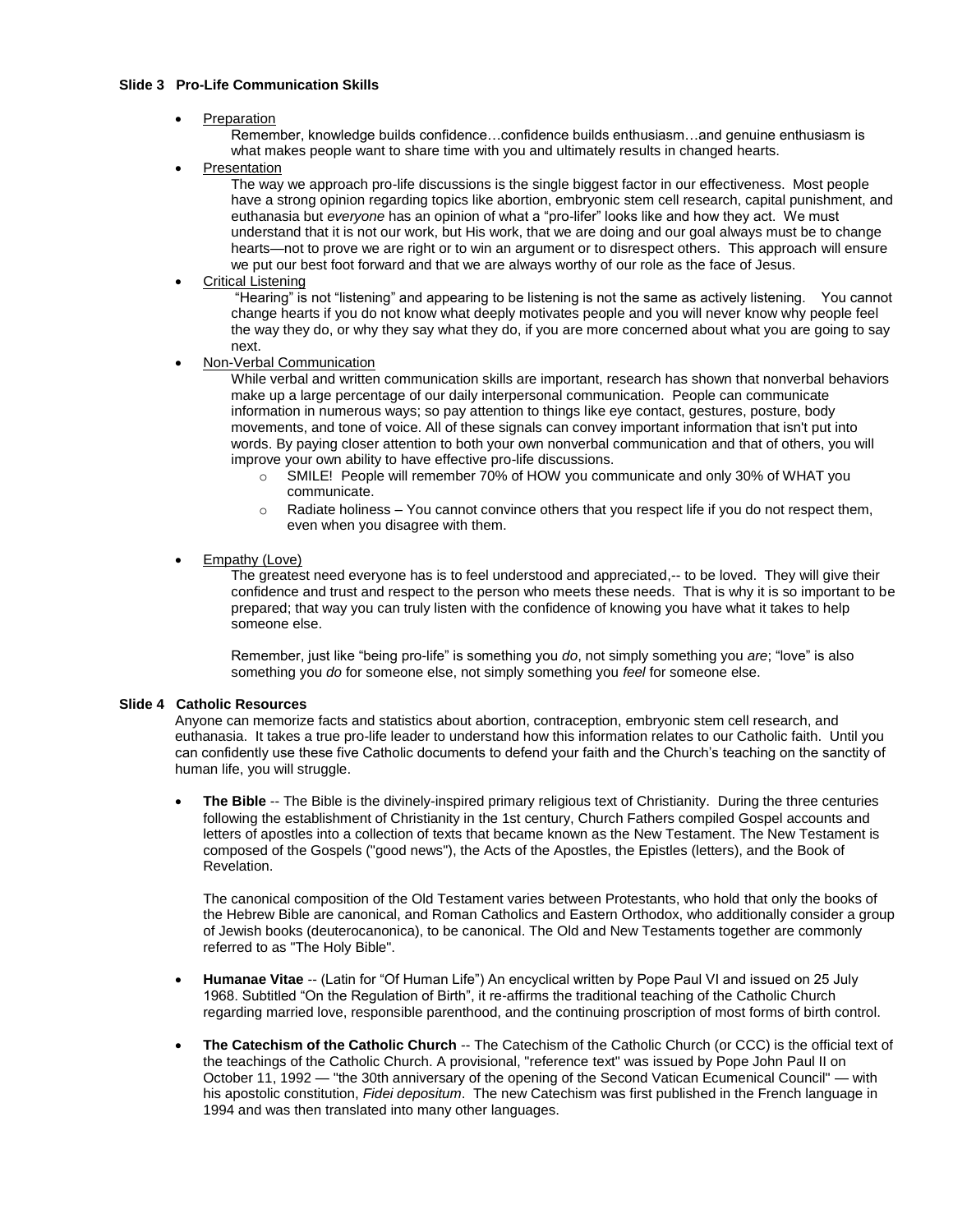- **Forming Consciences for Faithful Citizenship** -- A call to political responsibility from the Catholic Bishops of the United States that prepares Catholics for upcoming presidential elections by reflecting on forming consciences for faithful citizenship. It poses challenging questions and offers a framework for responding to the political questions of our day.
- **Evangelium Vitae** -- (Latin for "The Gospel of Life") is the encyclical written by Pope John Paul II which expresses the position of the Catholic Church regarding the value and inviolability of human life. The Pope issued the encyclical on March 25, 1995.

Beginning with an overview of threats to human life both past and present, the encyclical gives a brief history of the many Biblical prohibitions against killing. It then addresses specific actions in light of these passages, including abortion and euthanasia, The encyclical also condemns the use of the death penalty in the world today, since the only potentially acceptable use of the death penalty, according to John Paul II and the Magisterium, is when it would not otherwise be possible to defend society, a situation that--according to the encyclical--is rare if not non-existent today.

Evangelium Vitae then addresses social and ecological factors, stressing the importance of a society which is built around the family rather than a wish to improve efficiency, and emphasizing the duty to care for the poor and the sick. The encyclical also deals with the proper uses of sex and the implementation of knowledge on adolescent teens of these behaviors.

### **Slide 5 The Best Offense…**

Briefly discuss what we mean by "offense" and how each of the items displayed represents this approach.

- **Project Rachel** post-abortive healing ministry
- **National Committee for Human Life Amendment** is focused on educating citizens, developing pro-life legislative networks, and offering programs in support of pro-life legislation. Among its various activities, NCHLA produces educational and program resources, communicates with leaders about legislative priorities, and presents legislative seminars throughout the year. In a special way, NCHLA assists dioceses, state Catholic conferences, and Catholic lay groups. The Committee also works closely with the Secretariat for Pro-Life Activities of the United States Conference of Catholic Bishops.
- **Spiritual Adoption** program provides pro-life prayer, education and pastoral care.
- **4D (moving 3D) sonogram**
- **Fetal models**
- **Respect Life Committee ministry fair booth**
- **Truth Illuminated** teen pro-life program includes education, prayer, pastoral care, and public policy advocacy.
- **Sidewalk counseling and prayer vigils**
- **Understanding the basics of stem cells**
- **The March for Life Pilgrimage**
- **Purchasing and displaying pro-life merchandise**

### **Slide 6 …is a Great Defense**

Briefly discuss what we mean by "defense" and how each of the items displayed represents this approach.

- **Moloch** was a god worshipped by the Phoenicians, and had associations with a particular kind of child sacrifice by parents. The evil role of Moloch was not unlike the role of Planned Parenthood in today's society—a pagan worshiped by society as a provider of necessary services. *"Do not give any of your children to be sacrificed to Moloch, for you must not profane the name of your God. I am the LORD."* Leviticus 18:21
- **Attitudes toward the Jews during the Holocaust in Nazi Germany** were not unlike the attitudes toward the unborn today.
- **Dr. Bernard Nathanson --** (July 31, 1926 February 21, 2011) An American medical doctor from New York who helped to found the National Association for the Repeal of Abortion Laws (NARAL Pro-Choice America), but later became a pro-life activist. Nathanson grew up Jewish and for more than ten years after he became pro-life he described himself as a "Jewish atheist". In 1996 he converted to Roman Catholicism through the efforts of a Rev. C. John McCloskey. In December 1996, Nathanson was baptized by Cardinal John O'Connor in a private Mass with a group of friends in New York's St. Patrick's Cathedral. He also received Confirmation and first Communion from the Cardinal. When asked why he converted to Roman Catholicism he cited that *"no religion matches the special role for forgiveness that is afforded by the Catholic Church".*
- **The world map of the current average number of children born per woman (total fertility rates) in each country** can be used to defend against claims that the world is overpopulated. These false claims are used to justify abortion and human rights abuses around the world.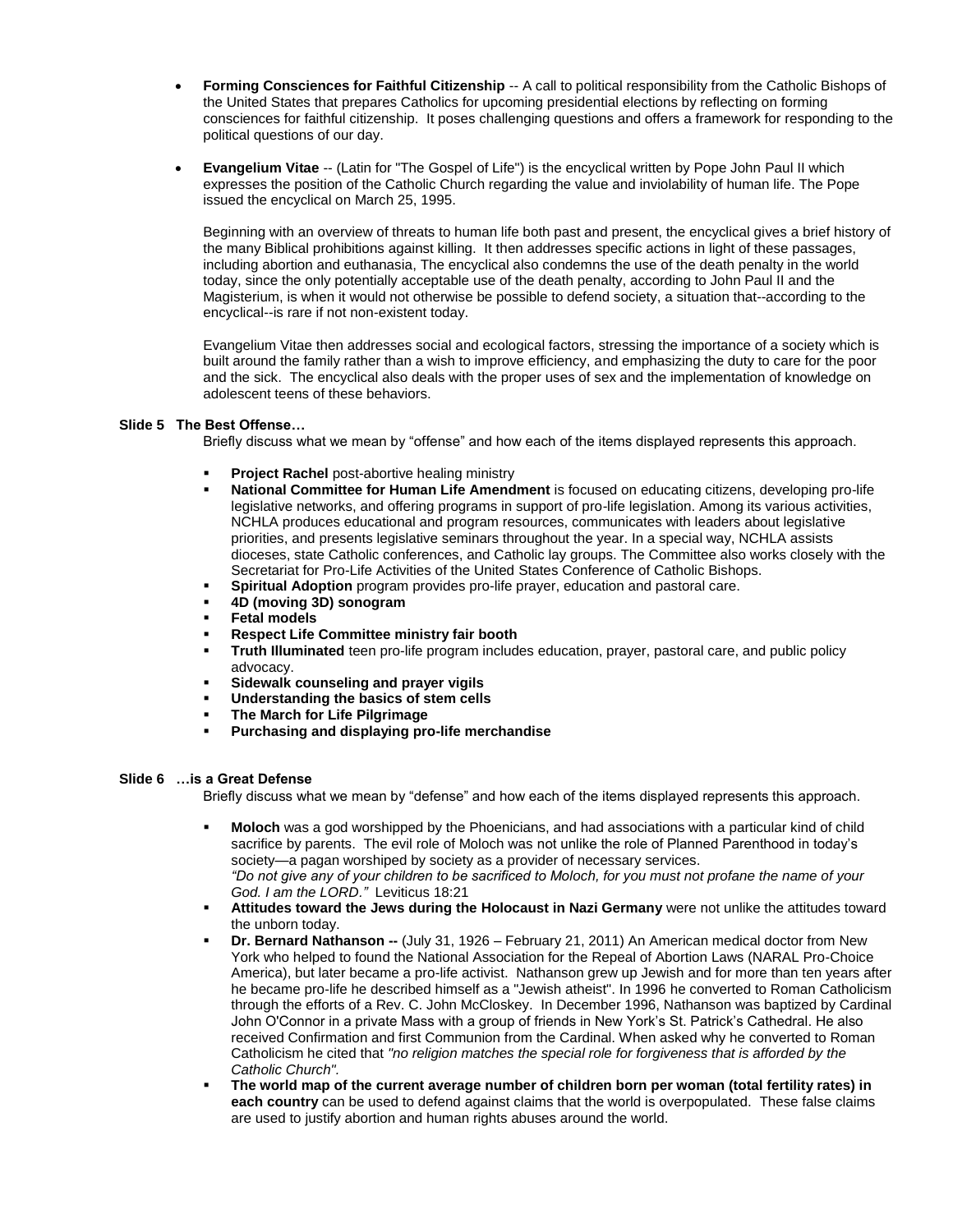- **Graph of declining total fertility rates (TFR) around the world** can be used to emphasis the fact that although the world population may currently be increasing, it will eventually begin decreasing in the next 30-50 years and will continue to decrease unless society begins to embrace a culture of life.
- **Attitudes toward these slaves in a cotton field in the late 1800's** were not unlike the attitudes toward the unborn today.
- **Margaret Sanger,** founder of the Birth Control League which eventually became Planned Parenthood, was a eugenicist who embraced the views of Charles Darwin. Eugenics is the bio-social movement which advocates the use of inhumane practices aimed at improving the genetic composition of a population. Sanger was particularly focused on eliminating the African American population after the Civil War and eliminating the "feeble-minded", the "imbeciles", and the "defective stock" that made up most of the immigrants to America in the early 1900's. Eugenics is also the basis of the genocide of 10 million people in the 1930's and 1940's by Adolph Hitler during the Holocaust in the name of "improving the genetic makeup" of German society during World War II.
- **Undercover investigations of Planned Parenthood** by Lila Rose and the Live Action Organization have exposed illegal activities like covering up child prostitution and sex abuse, facilitation of sex trafficking, insurance fraud, and countless lies and other unethical procedures to increase the number of abortions they can sell.
- **This euthanasia training manual** is evidence of our current culture of death and widespread attempts to devalue human life at its latter stages.
- **The SilentNoMore Awareness Campaign** was founded by Georgette Forney and Janet Morana to expose the real pain of post-abortion syndrome and to provide a public forum for those victimized by abortion to speak out.

#### **Slide 7 "I am personally pro-life but…"**

Briefly discuss with participants the impact of Pontius Pilate's decision to not stand up for the sanctity of innocent human life and how this is no different than people today not speaking out against abortion.

#### **Slide 8 You Believe WHAAAAT!?**

Briefly discuss the initial impression that participants have of being yelled at and how receptive they would be to a message that is delivered in this way.

#### **Slide 9 NO, NO, NO, NO, NO, NO!**

Briefly discuss the initial impression that participants have of being nagged at or spoken to in a condescending manner and how receptive they would be to a message that is delivered in this way.

#### **Slide 10 WHATEVEEER!**

Briefly discuss the initial impression that participants have of being ignored or treated like they are stupid or that their opinion does not matter and how receptive they would be to the message of someone who treated them this way.

#### **Slide 11 Pro-Life Discussions**

Briefly discuss the initial impression that participants have of the people shown and how differently they would feel about having a discussion with these people.

Now suggest participants think about these last four slides each time they are faced with someone who disagrees with them on pro-life topics.

### **Slide 12 Tell Stories…**

Jesus told parables to get his message across.

- Ask participants to identify the five parables on the slide and explain how Christ's message in each can be used to help them have more effective pro-life discussions.
	- o The Woman at the Well
	- o The Prodigal Son
	- o The Good Shepherd
	- o The Sower
	- o The Good Samaritan
- Ask participants if they have examples of any personal stories they could use to help them have more effective prolife discussions.

#### **Slide 13 Be a Pro-Life "Master Carpenter"**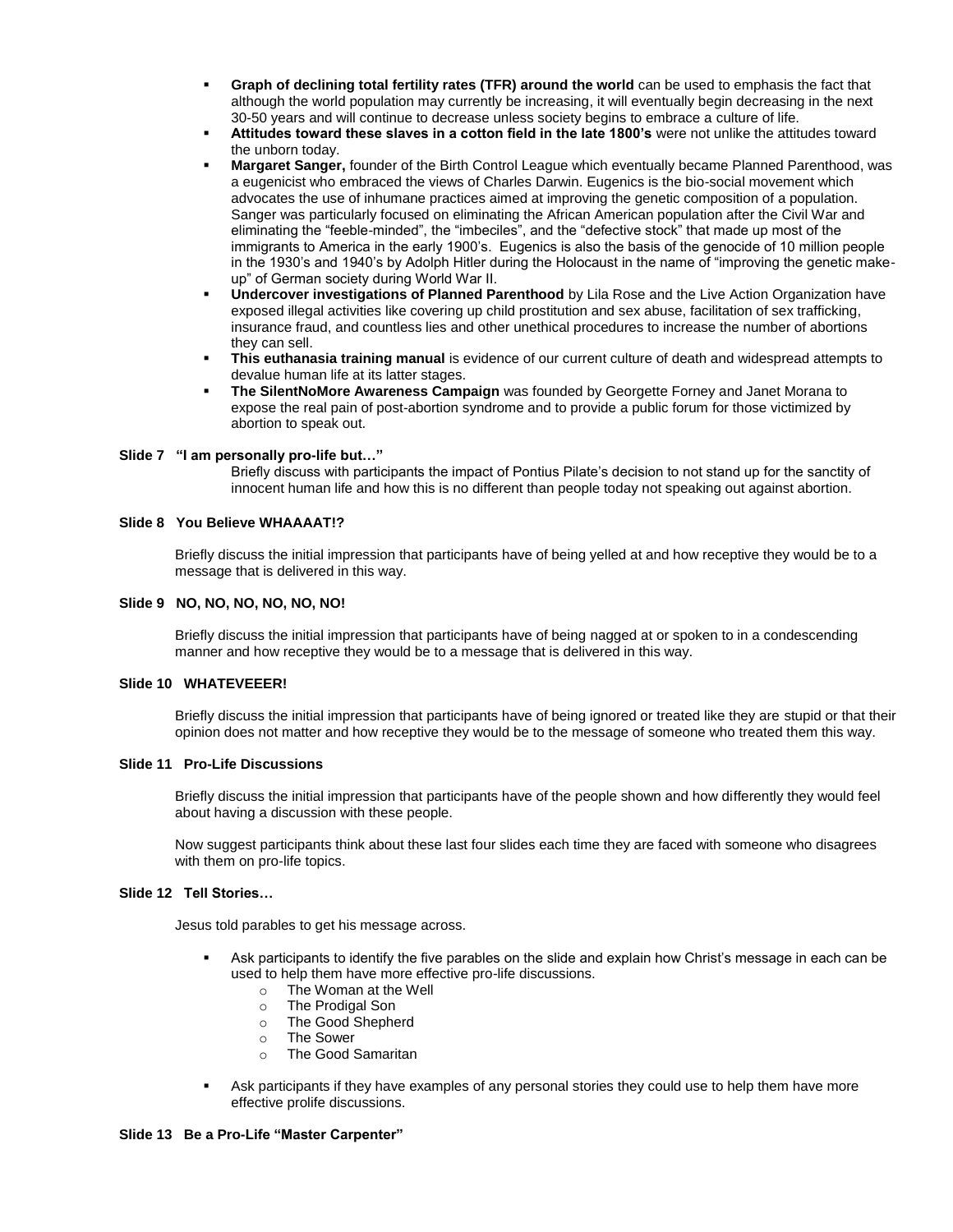Discuss how these carpentry metaphors relate to having effective pro-life discussions, what some of the pro-life "jobs" we perform are, and how using these concepts can assist us as we build a Culture of Life.

- Understand that you work for Him
- Have a clear plan before you start
- Always keep the goal in mind
- Use the right tool for the job
- Check your work and correct your mistakes
- Build a culture of life

#### **Slide 14 Prayer is the Most Powerful Pro-Life Tool**

Discuss with participants whether they consider prayer to be a "power tool" or a last resort when nothing else seems to be working.

Here are the thoughts of Archbishop J. Michael Miller, pastor of the Archdiocese of Vancouver, British Columbia, on how prayer can make the pro-life movement more effective...

*First of all, we can never stop praying for the cause of life. It is a constant and consistent discipline for many Christians, Catholic and Protestant, on behalf of those who have no voice. This vigil of prayer must be extended to the often complacent believers who have given little more than lip service to their belief in the cause of life.*

*We must now adopt all the weapons of spiritual warfare, offering prayers not only for the direct perpetrators of attacks on human life but also for elected officials: that hearts will be converted to love for life.*

*Prayer must be accompanied by penance and sacrifice. Now is the time to take seriously praying the Rosary, making novenas, and initiating our own daily discipline of personal prayer on behalf of the unborn and for the conversion of our society from a culture of death to a culture of life.*

*We are filled with the certainty that we can rely on the help of God, for Whom nothing is impossible. In the words of Pope John Paul the Great: "A great prayer for life is urgently needed, a prayer which will rise up throughout the world. Through special initiatives and in daily prayer, may an impassioned plea rise to God, the Creator and lover of life, from every Christian community, from every group and association, from every family and from the heart of every believer."*

*The Pope added, "Let us therefore discover anew the humility and the courage to pray and fast so that power from on high will break down the walls of lies and deceit: the walls which conceal from the sight of so many of our brothers and sisters the evil of practices and laws which are hostile to life."*

#### **Slide 15 United Nations and Planned Parenthood**

A few key areas every successful pro-life leader should be effective at discussing are…

- General topics that touch most people but are not typically considered "pro-life" like the tight national relationship between Planned Parenthood and the Girl Scouts.
- Sensitive topics that touch some people very personally like the corporate relationship between Planned Parenthood and the Susan G. Komen Foundation.
- Discussions about the pro-abortion policies of the U.S. and international organizations like the United Nations.
- Topics that directly involve specific political leaders.

Although all of these situations require a solid understanding of the facts, in each case the discussion will likely not be whether the issue is right or wrong, but rather your motivation for bringing the topic up. Each of these is an opportunity to gain respect and confidence and trust or to lose respect and confidence and trust; the difference is all in the way you prepare, present, listen, manage your non-verbal communication, and empathize with the person with whom you are speaking.

These are also very good examples of why your goal should never be to "win" or to prove the other person wrong, but to simply change hearts.

 Despite the information on the slide, most local Girl Scout troops are lead and managed entirely by mothers, teachers, parish ministry leaders, etc. so the blatant pro-choice views of the Girls Scouts national leadership organization is not a direct factor in what is done within the individual troops. In our diocese, the Respect Life Office simply makes sure we have the facts because we are contacted regularly by concerned parents who just recently found out about the connection and we are contacted by upset Parish Respect Life Coordinators who feel they need to do something about it within their parish. There are few other options to the Girl Scouts and if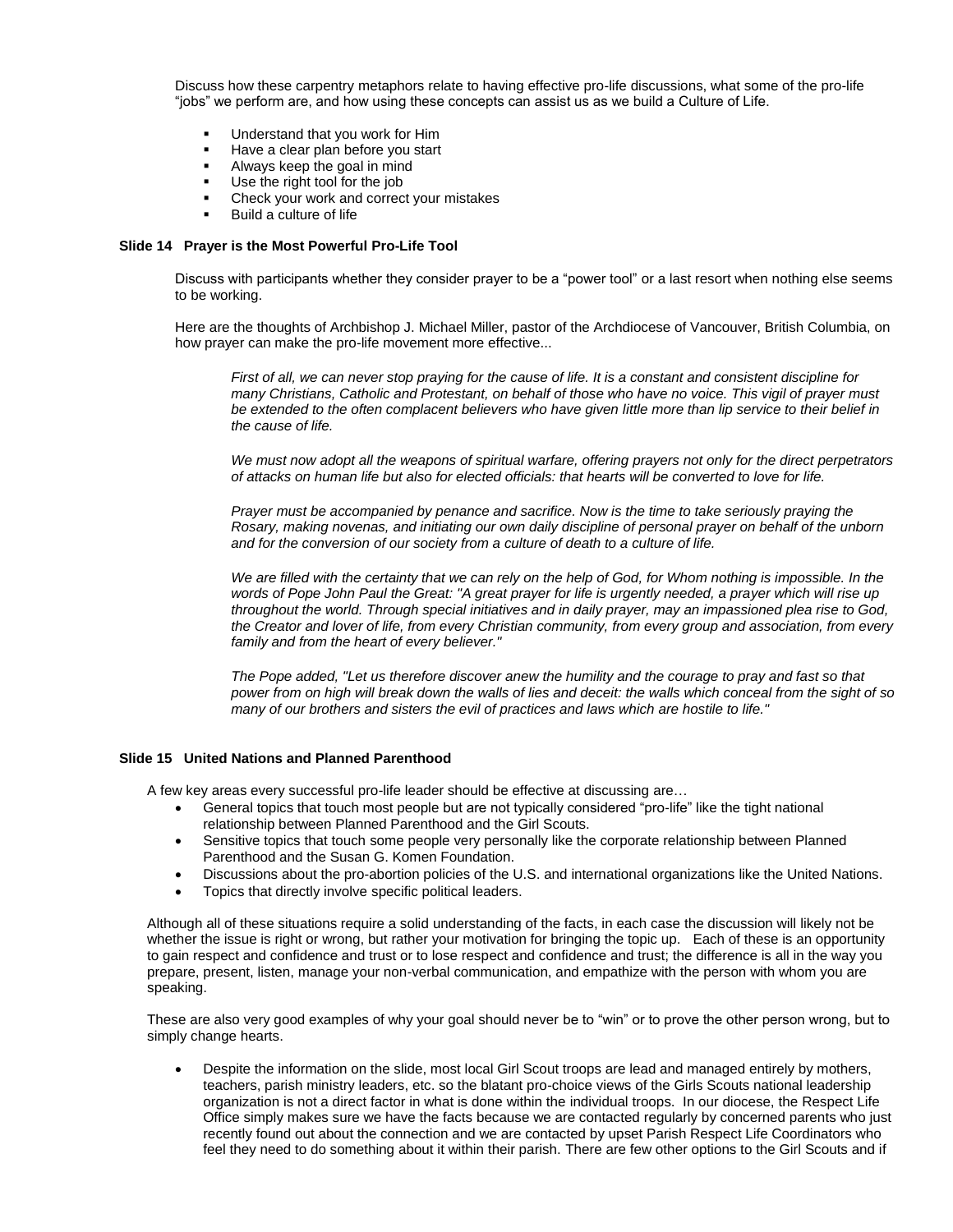no money is sent to the national organization, there is little reason for concern; however, this might be enough for someone to decide not to buy Girl Scout cookies.

- Here are the facts about the link between Susan G. Komen and Planned Parenthood…
	- $\circ$  There is direct clinical link between having an abortion and developing breast cancer. During pregnancy, certain hormones are increased in the woman's body. When the child is born, these hormones naturally decrease. When a pregnancy is terminated prematurely, these increased hormone levels remain and make the woman more susceptible to breast cancer.
	- o Planned Parenthood does not do breast exams and it has been reported by Planned Parenthood themselves that none of their facilities even have mammogram machines.
	- o The national Susan G. Komen Foundation has donated millions of dollars to Planned Parenthood each year for the past few years.

In this case, again, it is important to differentiate the national organization and the local affiliates. Within our diocese, the Respect Life Office has met with the local Susan G. Komen Foundation and confirmed that none of the funds raised by their annual Susan G. Komen Race for the Cure event go to Planned Parenthood. Unlike the Girls Scouts, however, there are other local medical organizations that do breast cancer research so the agreement we have reached is that we will not actively boycott their annual race if they do not actively promote the event in our parishes. This information is made available to all and when information is requested, the Respect Life Office provides the facts and encourages individuals to donate to other breast cancer research organizations.

 The United Nations is so involved with Planned Parenthood globally that in most cases, they are one and the same. Many UN humanitarian activities are founded on the mistaken premise that there are too many people in the world, we do not have the necessary resources, and abortion and contraception are the solution for most problems of underdeveloped countries Most of these countries, especially in Africa, South America, and Latin America are pro-life and Catholic. The Respect Life Office discourages any donations to UNICEF, UNESCO, or to any other UN-affiliated organization.

### **Outreach Planning**

#### **Slide 16 Pro-Life Movies**

Take a few minutes to discuss the experiences of the participants with regard to promoting pro-life movies and praying at abortion mills. Both are easy, inexpensive, non-confrontational ways for everyone to deliver a pro-life message.

Suggest to participants that they contact their Parish Respect Life Coordinator or their Youth Minister to schedule a showing of a pro-life movie. It is always easier to do this during an existing event rather than trying to get people to come to a new event.

Suggest to participants that they schedule a date and time for the group to pray outside of an abortion mill or get a group of people from their school or parish to do so.

#### **Evangelization/Catechesis**

#### **Slide 17 "Contraception" of the Gospel of Life**

Many times one of the most challenging places to initiate a pro-life discussion is the one location it should be commonplace--in our parishes from the pulpit.

Attached to the end of these notes is APPENDIX A, *The Most Common Reasons Pastors Give For Not Preaching About Abortion*. This document is a list of over 30 of the most common reasons given by pastors for not talking about abortion. These reasons have been grouped by the underlying factor and a pastoral response has been provided for each to assist with working through the underlying issues.

**Time will not allow you to review the entire list during your presentation but discuss a few and then recommend participants review the list and become familiar with the discussion points. Encourage people if they know of a pastor who might benefit from this information, and who is genuinely willing to speak to the issue, to meet and review the list with him.**

#### **Slide 18 Summary**

- Develop Pro-Life Communication Skills
- Build a Culture of Life
- Promote a Gospel of Life
- Live a Witness to Life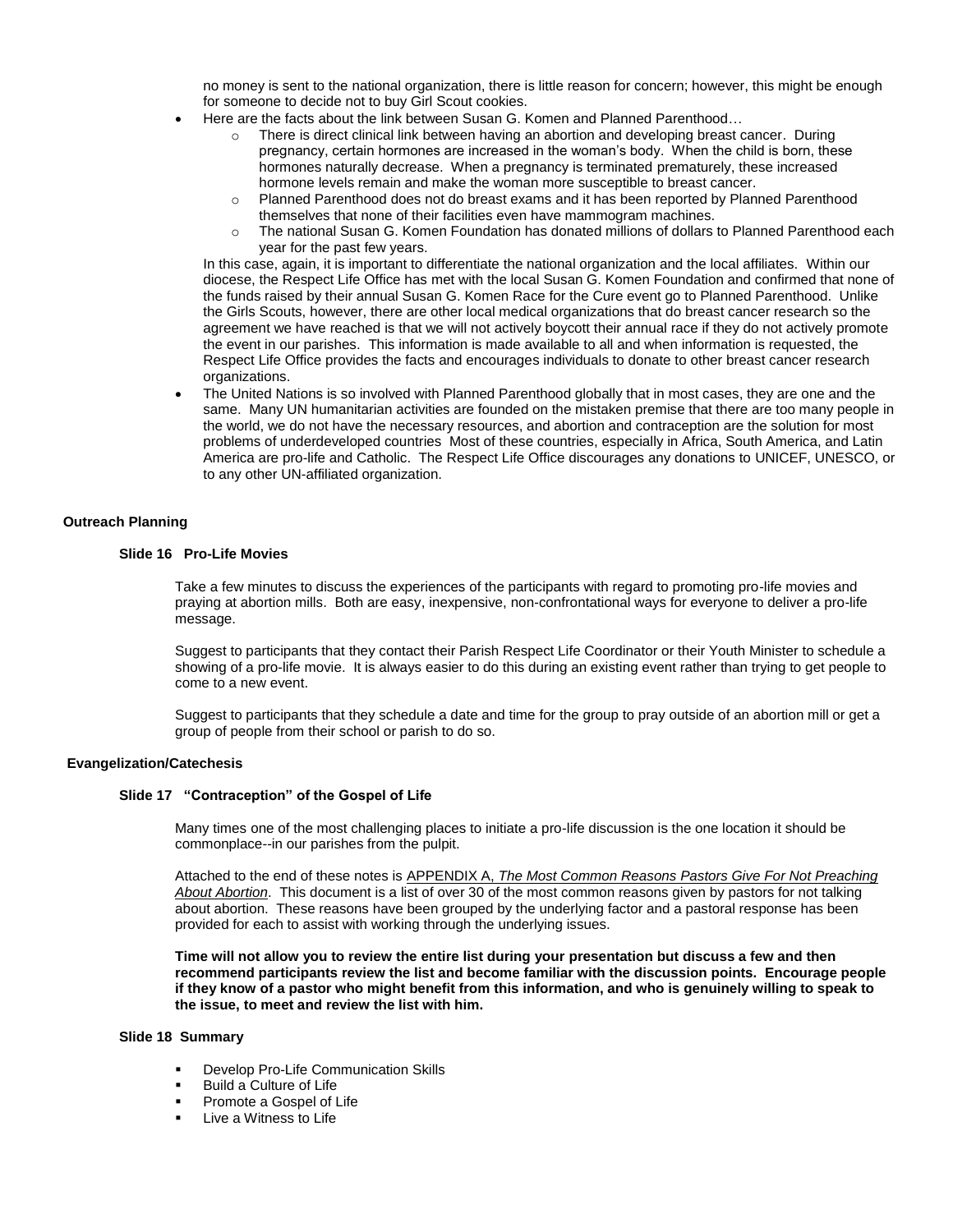### **Closing Prayer**

### **Slide 19 Prayer for Pro-Life Messengers**

*O Blessed Virgin Mary, Grant that all who believe in your Son may proclaim the Gospel of life with honesty and love to the people of our time. Obtain for them the grace to accept that Gospel as a gift ever new, the joy of celebrating it with gratitude throughout their lives and the courage to bear witness to it resolutely, in order to build, together with all people of good will, the civilization of truth and love, to the praise and glory of God, the Creator and lover of LIFE.*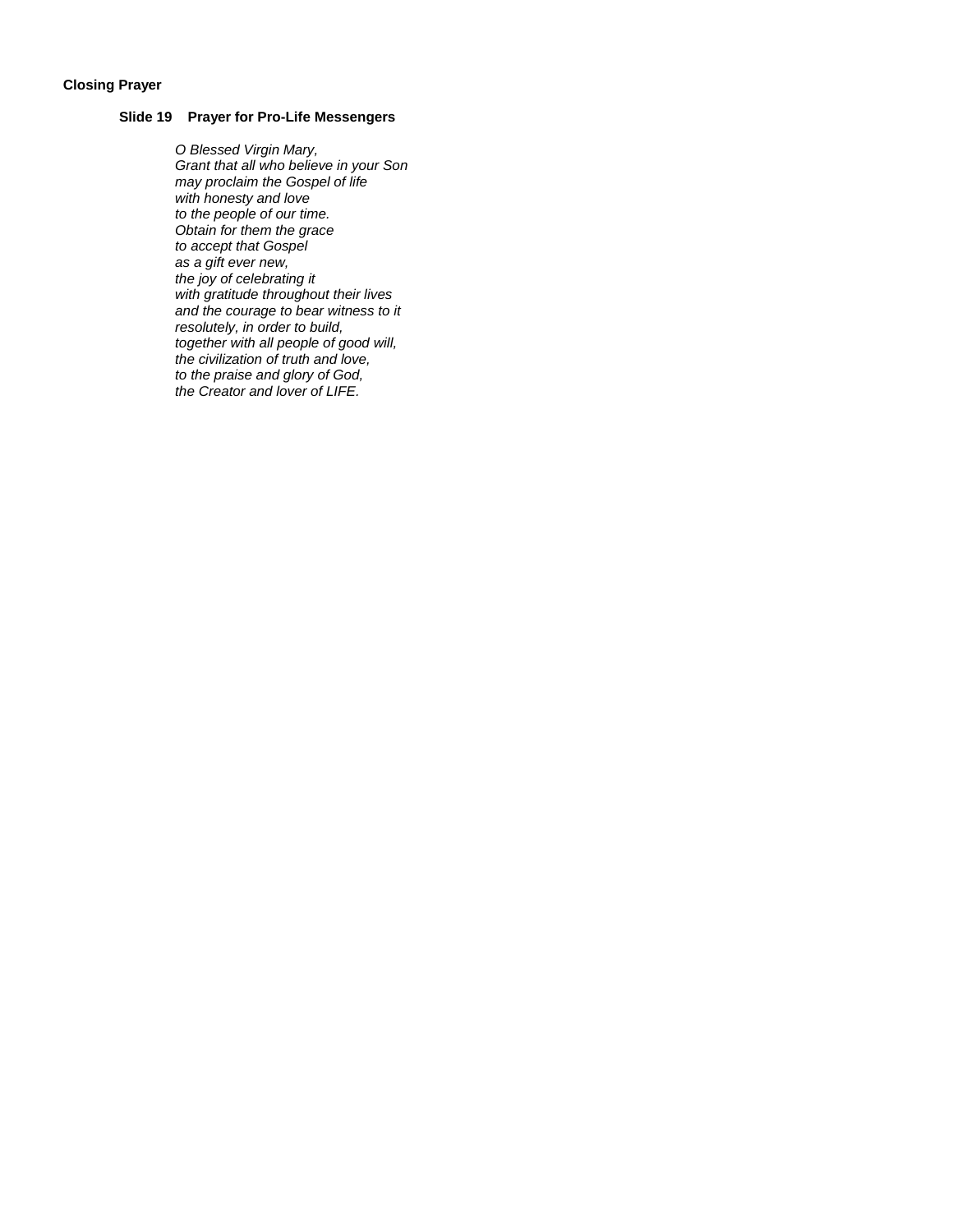# **APPENDIX A**

# **The Most Common Reasons Pastors Give For Not Preaching About Abortion (Courtesy of Priests for Life)**

# **A. Personality or perception of the pastor**

# *"I do not want to be associated with the negative stereotypes of a 'typical' pro-lifer."*

There are "eccentrics" in every movement. The pro-life movement, being the largest grassroots movement in the history of the United States, is no different. The pro-life movement, however, more fully reflects the rich diversity of American society than the pro-abortion movement does.

A key role of the pastor is to foster the gifts of the believers, encouraging them to use those gifts to transform society. Furthermore, it is very much in your power to strengthen the pro-life movement by bringing into it as many people as possible, including professionals of every field. This involves identifying those in our congregations who have the kind of leadership skills that can be effectively applied to the pro-life movement. If we call forth such individuals to take their part in local leadership, they will likewise attract others who can bring experience and professionalism to the movement. If, however, there is a vacuum of leadership, it will quickly be filled by "eccentrics." In the case of many of neighborhood churches, they should be partnering with other church ministries, to be the pro-life movement of the neighborhood! It is up to us to make that happen! Nobody is exempt from the call to be a "pro-lifer". What, after all, is the alternative?

### *"I do not want to be seen as confrontational."*

Being confrontational is not the same as being unloving or uncharitable. Our Lord, who ate with sinners, also confronted them. Love demands confrontation, because it cannot rest if the beloved is entangled in evil. Love seeks the good of the beloved, and this means it has to get tough at times to extricate the beloved from evil. Many think of the price of confrontation, but forget that there is also a price to be paid for not confronting. That price is that evil continues to flourish, relationships become shallow and superficial, and true leadership vanishes because the leader is no longer able to point out the right path, and will eventually lose the respect of those who look to him for guidance.

Successful social reform movements, moreover, always confronted an unwilling culture by exposing the injustices they were fighting. A careful study of the Civil Rights Movement provides just one example."

## *"I do not want to let, or appear as though I am letting, my personal agenda interfere with the Word of God or the liturgy."*

If defending innocent children from death and reaching out in practical charity to help pregnant women in need is simply a "personal agenda", then what is the church's agenda? Can it possibly not include this? Scripture makes it clear that liturgy which ignores the demands of justice is not true worship.

Isaiah 1 tells us of a people who lived in Judah and Jerusalem but who were in trouble as they faced destruction by the Babylonians. Isaiah deals with the nature of the problem, he shows the cause of the troubles, the false ways in which people were trying to deal with them and get out of them, and then announces the true and only way of deliverance…His message to the sinful Israelites at this particular juncture in history is the message of God to the whole of the human race in its own trouble and distress. The problem for them, as well as for us, is the same: it is sin.

James 1:27 tells us the religion that God our Father accepts as pure and faultless is this: to look after orphans and widows in their distress and to keep oneself from being polluted by the world.

All laws have a moral basis. What law or regulation is not based on some person's or group of person's conception of right and wrong? Since all law is legislated morality, why should abortion be an exception? Are you prepared to say that Wilberforce, Lincoln, Frederick Douglas and the abolitionists had no right to force their opinions about slavery on our republic? Are you prepared to say that Susan B. Anthony and those who fought for women's suffrage were wrong? Then you should not say fighting for the right for every baby to live and be free of the threat of having his or her life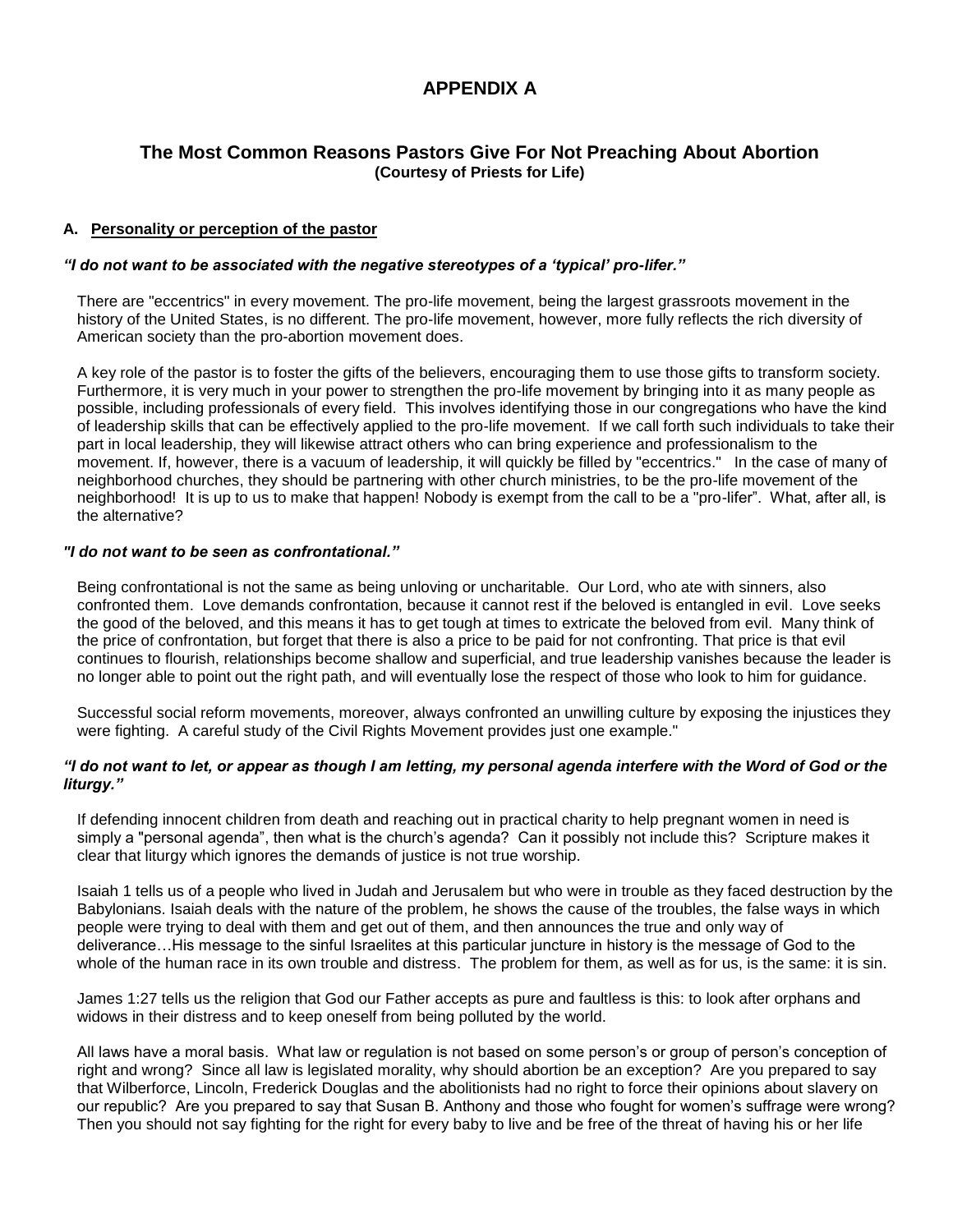extinguished is wrong. This is a greater fight because the unborn child cannot speak for himself or herself! And since this is a democratic republic, there is no reason for you to keep your opinion on this matter to yourself.

If you are a Christian, you live for God's approval, not the approval of humans. Proverbs says "rescue those being led away to death; hold back those staggering toward slaughter. If you say, 'But we knew nothing about this,' does not he who weighs the heart perceive it? Does not he who guards your life know it? Will he not repay each person according to what he has done?'" (Proverbs 24.11-12). We have a Christian obligation to defend the rights of the unborn whether or not anyone approves of it. We have a judge to face when we don't. He will definitely know we did not defend those rights.

# *"As pastor, I cannot afford for people to not like me or be uncomfortable around me."*

Sometimes our fear about addressing abortion, or other controversial issues, is as simple as that -- and as profound. A strong relationship with Christ, who is the source of all love, and a conviction that fidelity to Him is the foundation for love between human beings, is a key remedy for this fear. Moreover, fidelity to our mission of proclaiming the Gospel - especially when that means taking on hard issues -- is what will earn us the love and respect of those we serve. To the extent that we are disliked for what we say about abortion, we might ask whether efforts to save the life of a child are worth that sacrifice. The answer is self-evident.

### **"I do not want to be, or appear to be, a 'single issue' pastor."**

As pastors, you necessarily address a multitude of issues, and must be committed to a consistent ethic of life. Numerically, abortion is one issue; but it is one issue like the foundation of a house is one part of the house. There is a hierarchy of moral values and the dignity of life is the fundamental one. The reason why every other issue is an issue to begin with is that human beings have a right to life. We do not, therefore, address abortion because we are unconcerned about other issues, but precisely because we are concerned about them, and realize that we cannot make progress on them unless the foundation itself is secure.

### *"I do not want to be perceived as being 'right wing', 'fanatical', 'controversial', or out of step with my flock."*

Unfortunately, some do use these labels to describe the pro-life movement. Priests were not ordained and pastors were not called to preach in order to belong to any one ""faction"", but rather to faithfully articulate the Bible's teachings, among the most fundamental of which is the right to life. "" If you have been called to shepherd God's people and to lead them, then you are called to help them see and practice the truth. If in doing this your church becomes labeled, so what? If people can influence us by labels, isn't that a weakness on our part? .Furthermore, no person or group within the Christian faith is exempt from the privileged duty to defend life, nor does any group have a monopoly on the defense of life.

An important aspect of pastoral leadership, in other words, is to re-frame the issue. There should not be a gap between 'social justice' concerns and 'right to life' concerns. The starting point and heart of 'social justice' is the dignity of the human person. Surveys, moreover, show that the people to whom you minister are much more in step with the position of the Christ on life issues than with the positions of pro-abortion groups."

# *"As a man, I do not feel I have the right to address this issue."*

The taking of a human life is a human issue, and addressing its injustice requires no qualifications other than being a decent human being. The "abortion-rights" community never complains when men, married or single, speak out in favor of abortion; nor should the pro-life community have any fear about men speaking out against it.

### *"I do not think I am equipped to address the topic of abortion."*

Our confidence will increase as we become more informed about the issue, speak with other pastors who are active in the movement, pray, and practice. There is sometimes a fear that we will give the issue the wrong emphasis -- "coming down too hard," "fostering guilt," "sounding uncaring". We can counteract this by always mentioning the help available to women in need, and the peace and forgiveness available to us in Christ and that Christ offers in the Gospel.

## *"I honestly do not know why I shy away from the topic of abortion."*

If we can admit to ourselves that we don't know why we are not doing something we should be doing, then a privileged moment of growth has arrived. Let us respond in two ways. First, let us become more familiar with the issue itself and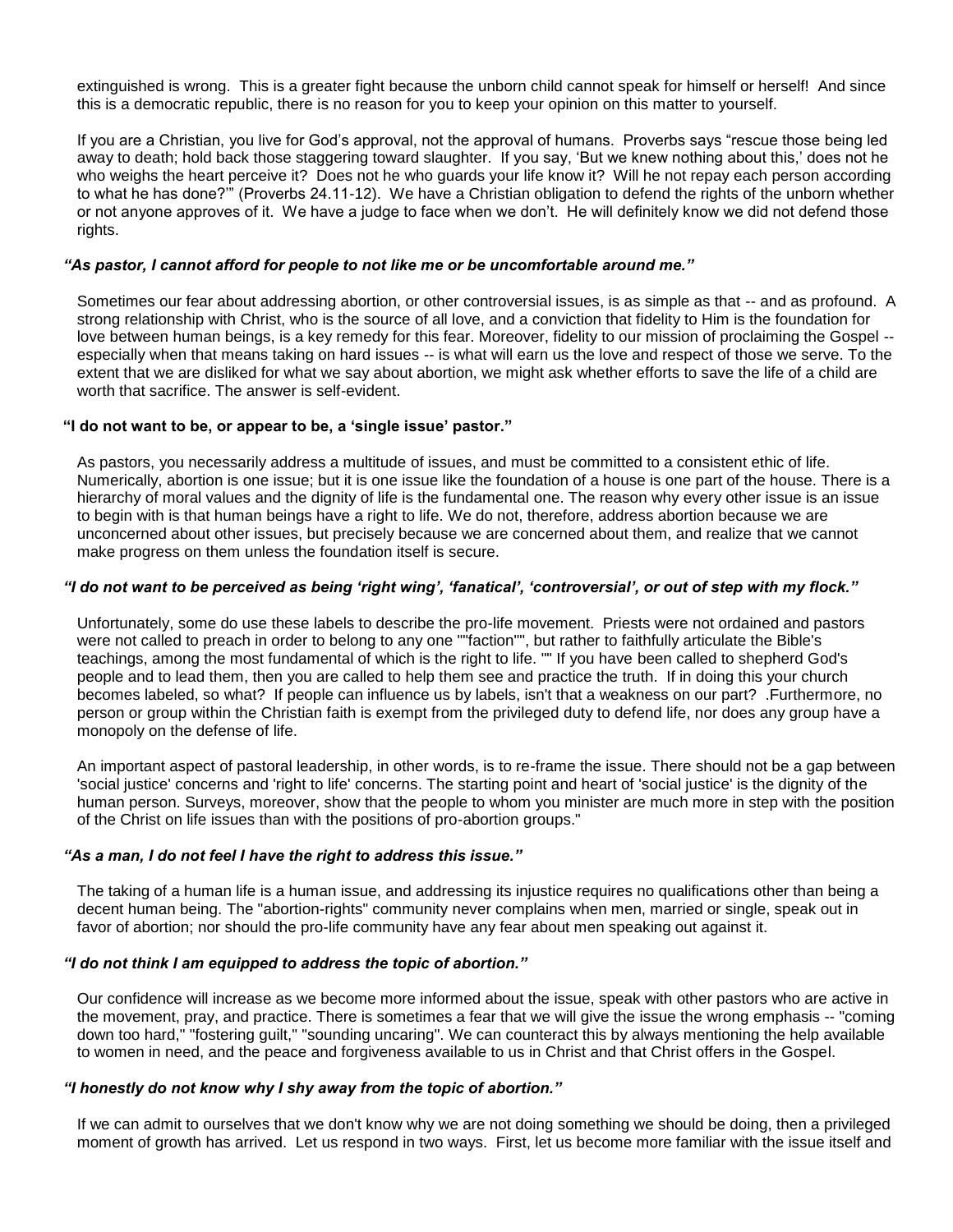its connections with pastoral ministry and with the lives of our people. Second, let us bring the matter before the Lord in prayer, asking Him to break through the barriers, to renew our calling as shepherds of God's flock, and through us to renew the face of the earth.

# **B. Concern for those individuals who have been touched by abortion or who have strong feels on the topic**

# *"I do not want to drive away anyone who has had an abortion or who has been directly touched by abortion*

We preach on abortion to save such women, and to protect other women from making the same mistake. Within our own Project Rachel post-abortive healing ministry it is not uncommon to hear women say, "I can't help but think that if I heard in church that abortion was wrong...I might have chosen to keep my baby instead of killing my baby." As we condemn abortion, we also proclaim forgiveness and healing.

Experts in post-abortion healing tell us that it is absolutely essential that the woman "stop using the mechanisms of defense, such as denial, self- repression, and rationalization of abortion." (Dr. Philip Mango, "The Consequences of Abortion and Their Treatment," August 1990) Men and women both must face the fact that a baby was killed. We can help them enter the path of healing by proclaiming the truth about abortion and the reality of forgiveness.

When we address abortion, it tells her, "We care." Our silence, on the other hand, does not interpret itself. The fact that nothing is said about abortion may lead such a man or woman to conclude one of three things:

- My pastor doesn't know about the pain associated with my abortion
- My pastor knows my pain, but doesn't care;
- My pastor knows and cares about my pain, but there's no hope. Nothing can be done to heal it.

# *"Women and men who have been touched by abortion feel bad enough. I do not want to make them feel worse."*

See response above. An understanding of the dynamics of post-abortion women and men is extremely helpful in dealing with this fear. Many pastors are silent out of the best of good intentions towards such people in their congregation. Silence, however, does not interpret itself. It is not silence that helps one break out of denial, but rather an honest and compassionate word about the reality of what they have done. We preach on abortion to save postabortive people, and to protect others from making the same mistake. Actually, it is not uncommon to hear a postabortive woman say after a sermon on the topic, "It often hurts when I hear about abortion, but please keep preaching about it, because it is so consoling to know that by your words, someone else might be spared all the pain I have gone through."

## *"I do not want to alienate anyone."*

We do not want to unnecessarily offend or alienate anyone from the church. We are reconcilers. At the same time, the One to whom we reconcile the people is God. To have the people coming to the church is one aspect of our mission; another aspect is to make sure that when they come they hear the full message of the Gospel. This is not a favor to them; they have a right, in strict justice, to hear the full truth of Gospel teaching.

You know better than anyone, people appreciate hearing clear teaching from the pulpit about tough issues. Yet to believe we can do this faithfully and at the same time never alienate anyone is to ignore the fact that even Christ Himself alienated some people (see John 6). Can we do better than Christ did? Such alienation is not intentional on our part, but is, in some cases, inevitable.

Some people have alienated themselves from the truth about abortion. If, then, we faithfully expose that truth, they may choose to alienate themselves from us, too. This is not the same as "driving them away," which is a situation in which we provide the cause of alienation by our carelessness or unkindness."

## *"Abortion is too sensitive of an issue to discuss in church."*

Many aspects of abortion are very sensitive. That means they have to be dealt with in a sensitive way; it does not mean they should be ignored. The impact of abortion on the lives of our people -- physically, spiritually, and emotionally -- is all the more reason for a shepherd to pay attention to these wounds, and to help people avoid them in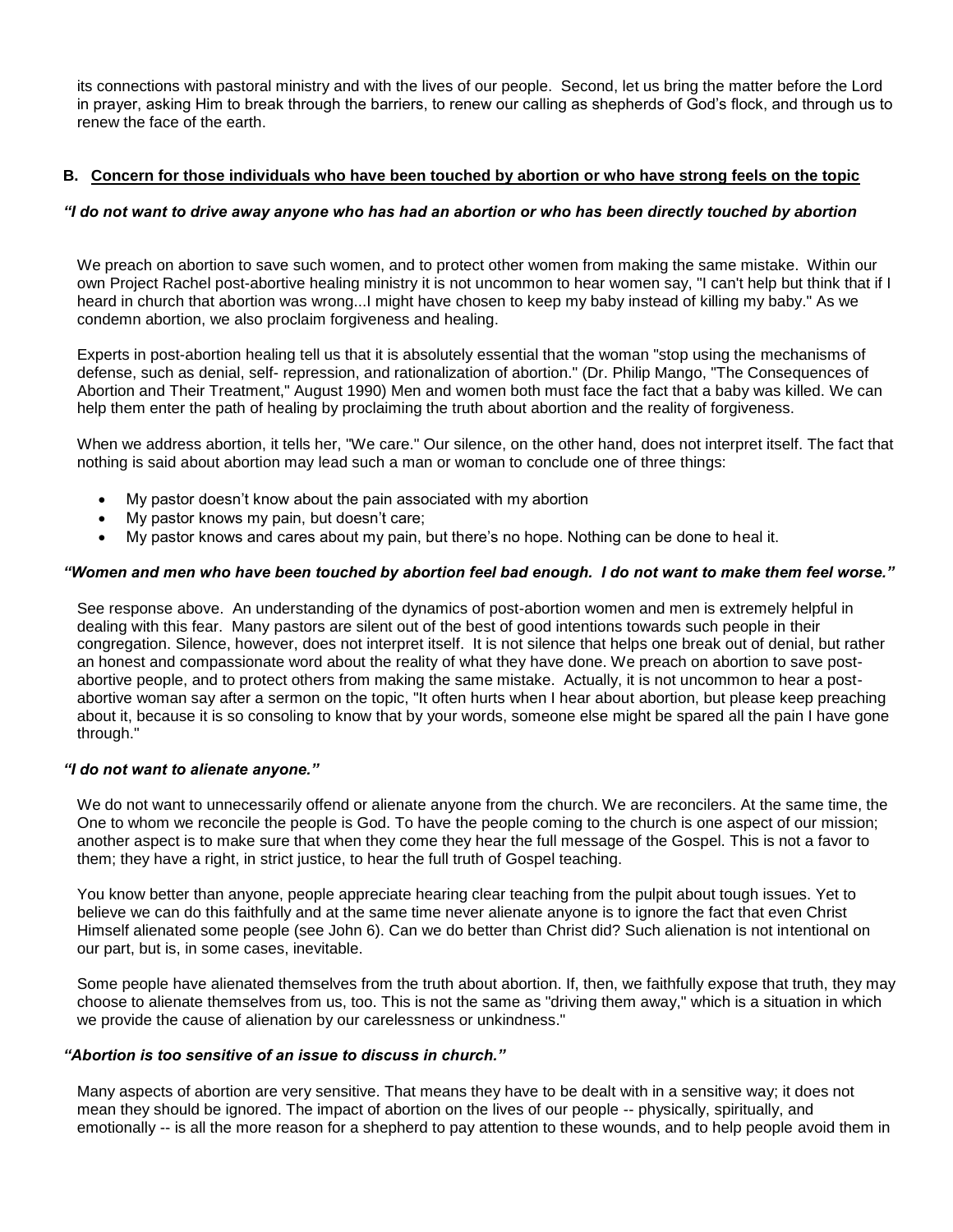the first place. Ministry necessarily involves confronting problems that provoke emotions within us and among our people. In this case, ministry regarding abortion involves nothing less than life and death.

# **C. Business concern for my church**

# *"I do not want to mix politics and religion"*

Is the killing of children merely a political issue? In the moral and spiritual realm, how is abortion different from the killing of 2-year-olds? Do we have any less of an obligation to speak up for our brothers and sisters before they are born than after they are born? Does the fact that politicians talk about abortion require us to be silent? It is amazing how Christians receives such praise for speaking up for peace or for economic justice, which are also "political issues," but is subject to different rules when it comes to abortion. Some pastors or clergy will be silent, saying it is a "political issue." Then, some politicians will be silent, saying it is a "religious issue." If abortion is immoral, where do we go to say so?

Actually, abortion is many things. It is an issue of public policy, which we have every right to shape. It is a spiritual issue, confronting us with the challenge as to whether we will peacefully co-exist with child-killing in our midst, or rather acknowledge God as the Lord of Life and worship Him by defending life. It is critical to point out, especially at election time, that no matter what position any particular party or candidate takes in any race, the Christian's message about abortion is always the same. Speaking for life can just as well, in effect, help a pro-life Democrat and hurt a proabortion Republican as it can help a pro-life Republican and hurt a pro-abortion Democrat. Our motive is none of the above, but simply the defense of life.

If being afraid of political issues is the problem, how much more should we fear spiritual ones, in which the powers at war are much more awesome and the stakes much higher! But as pastors, you do not undertake the task on human strength, but in the power and authority of Christ. Hence, we do not let fear deter us. Just because a government may be ordained by God, doesn't mean that everything it does is willed by God or approved of by God. It's hard to believe that God would ordain things he clearly says are wrong and contrary to his prescription.

Second, if we take the position that all government decrees are God's will, then we have a problem. The Supreme Court made abortion a choice and stripped the unborn child of his or her rights. It is the same Court that denied Dred Scott his humanity and said that he was another's personal property. It refused him the right to self-determination. The court also gave us the separate but equal doctrine and the Korematsu decision which interned American Japanese. We should instead say that only good laws and good governments are ordained by God and bear his stamp of approval. It is no sin to petition a government about heinous, unjust laws. Even if we were to say that evil governments were ordained by God, it is no sin to petition a government about heinous, unjust laws.

Third, governments and laws are always changing. Don't discount the truth that God uses Christians to advocate justice to change governments and their laws and policies. The slave trade in the British Empire was not ended by evangelism and the changing of hearts to Christ and the church. It wasn't as if, one day after successful evangelism, that there was no more need for the slave trade. It came to an end because of persistent advocacy by Christians like Wilberforce at the behest of the great evangelist John Wesley.

Finally, it is self evident that our society is in a great need of the insights of biblical teaching. The responsibility to make political choices rests with each person and his or her properly formed conscience.

## *"I do not want to jeopardize our tax-exempt status"*

The law does not forbid us to speak on public policy issues. The classic legal distinction is between issue advocacy, which is permitted, and candidate advocacy, which is not. Though non-profit designated churches are required to refrain from partisan electoral politics, issue-oriented speech is protected by the First Amendment, even within the section 501(c)(3) regulatory framework. A church may not endorse a candidate, but it can freely take a stand on important public issues. Both the United States Conference of Catholic Bishops and the National Association of Evangelicals have put together brochures and other materials specifically detailing what a church may or may not do under the non-profit tax status. In addition to speaking out against abortion, you may be surprised to know it is also permissible to conduct voter registration in your church. Again, just so long as you don't promote a specific candidate or for instance, offer free rides only to people who want to register as either a Democrat or a Republican.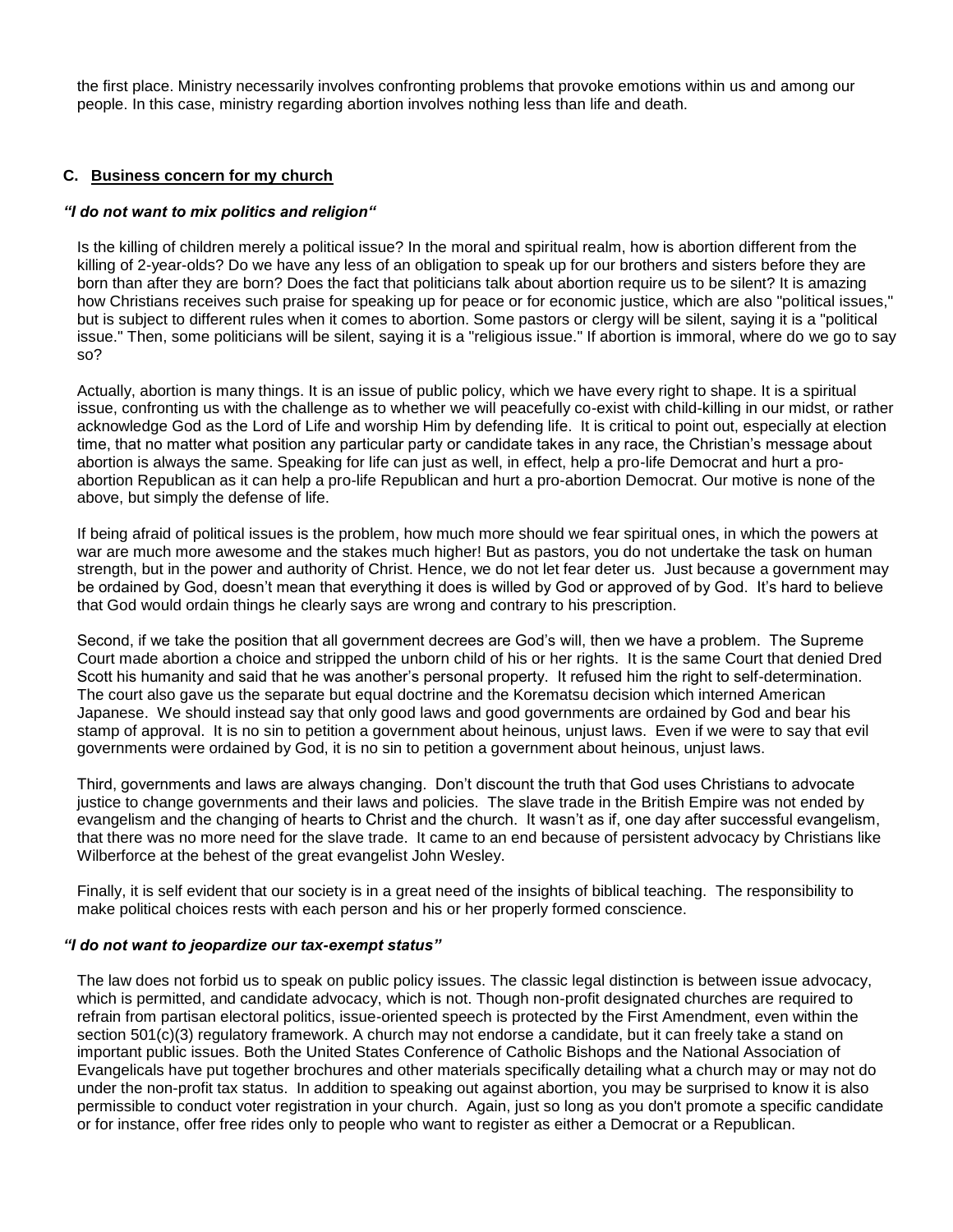# *"I have a good congregation. I do not want to cause any unnecessary divisions."*

Every church is already "divided," with people on different sides of the abortion issue. If we never speak of the issue, we may cover over the division for a while, but that is not the same thing as unity. Unity is founded on truth, and is fostered by a clear exposition of truth. "When I am lifted up from the earth, I will draw all people to Myself" (Jn.12:32). We do not build unity by our own human plans, efforts, and programs. We build it by lifting up Christ for all to see and hear. We build it by proclaiming His Word, without ambiguity or apology. Sure, there will be some division for the same reason that there will be some alienation. But the Word itself causes that. "I have come for division" (Luke 12:51). It is the division between truth and error, grace and sin, life and death. This division must come before unity is possible; otherwise the unity will be superficial and illusory.

# **D. Lack of appropriate resources or information on abortion**

# *"There are simply too many other issues to address to focus on abortion."*

The fact that we have to address innumerable problems puts us in the same position in regard to all of them. We judge which ones to devote more time to depending on their urgency. Which do the most harm to humanity, the crown of God's creation? Which provide the greatest threat to the spiritual well-being of our people? How does a Christian commitment to the poor and weak inform each specific issue? Abortion, which claims more victims than any other act of violence, and whose victims are the weakest and most defenseless, ranks quite high in the answers to these and similar questions.

# *"I am too busy right now to start talking about a topic like abortion."*

Much of what we are called to do for pro-life does not take more time. Rather, it takes more spirit. It doesn't take any extra time to preach on abortion than to preach on any other topic. It doesn't take any more time to put a pro-life announcement in the bulletin than it does to put in any other kind of announcement. It doesn't take any more time to let a pro-life group know they have your encouragement. Beyond this, we can reflect that innocent life is at stake. If we would take time to try to save a child who was struck by a car on the road near our church, can we not also take time to do something about 4000 children being deliberately killed every day in the womb? All our time is God's anyway. Let's use more of it to save His children!

## *"I do not have the appropriate resources to tackle the topic of abortion."*

The Respect Life Office has many materials we can provide to you; if we do not have the appropriate information for a given situation we can refer you to the appropriate alternative resource that does.

# *"My fellow pastors are not talking about this topic either."*

We may not be feeling the encouragement we need from our fellow pastors or members of our parish or denominational leaders. It always helps when pastors come together to pray and share ideas and support one another. Contact with other priests or pastors who have taken a stand on behalf of life can be very helpful. In most congregations, encouragement to speak out is certainly there. Take a strong stand on life and that encouragement will grow. Complaints will also come, but it is not the complainers who have to answer to God for what is preached or not preached in the pulpit! In regard to our pastoral leaders, we need to heed Scripture's advice to pray for them, and if some are not encouraging us regarding the life issues, we should kindly but firmly request that they do.

## *"We have been wrestling with abortion for 40 years. Why risk causing a problem within my church now when there is nothing meaningful that will come of it?"*

Every day brings us a new opportunity to play our part with God in the unfolding of His plan. Every day brings a new opportunity to convert a heart that has not yet heard the truth, or to save a life that has not been destroyed before - and to that life, it means everything. Every day brings a new opportunity to speak up for the defenseless, knowing that justice is on their side and that no lie can live forever. Does a government that abandons its responsibility to defenseless children have the last and definitive word? We have no reason and no right to declare this cause lost. It is not a question of pro-life winning or pro-choice winning. The fact is that if pro-life doesn't win, nobody wins! We must not lose our historical perspective. Evils such as slavery and segregation took a long time to overcome. Progress is in fact being made in the pro-life cause, and our goal of victory needs to be fresh before our eyes. Yet the One who calls us already holds the victory of life.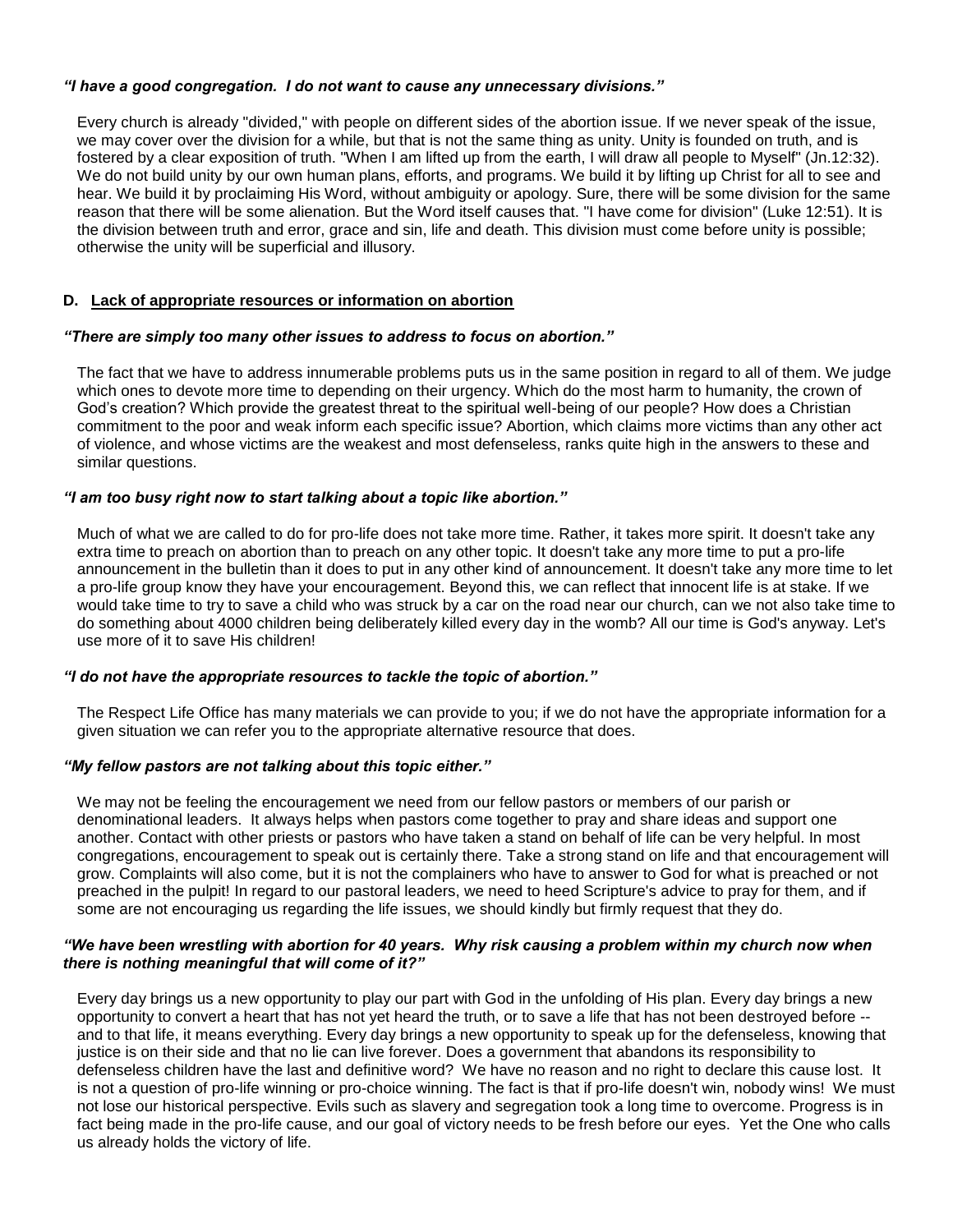# **E. Misinformed about general congregation or need to discuss the topic**

# *"I do not doubt the national 'averages' but I do not necessarily think these statistics apply to my particular congregation."*

Most counties in America do not have an abortion provider, and the numbers of abortions are certainly higher in the big cities than anywhere else. But as Dr. Martin Luther King stressed during the Civil Rights Movement, injustice anywhere is a threat to justice everywhere. We do not fail to preach about famines, wars or oppression that happens in far-off places. Love does not know geographical boundaries. Preaching on abortion in our community is part of teaching our people how to love one another, wherever the other may be, and whether the "other" means multitudes or just one.

# *"There are too many issues and my congregation is too diverse to appropriately address an issue like abortion."*

Any good public speaker knows that a primary rule is "Know your audience." A Sunday congregation is a varied audience, in terms of age, education and spiritual maturity. The problem of addressing such a group is not limited to abortion. For any subject, we must exercise sensitivity and prudence. Outside of the Sunday worship service, our members are constantly hearing messages that contradict historic Christian teaching on faith and morals. Our challenge is to provide them with truth that will counteract the confusing messages they hear elsewhere. If our criterion in preaching is that every person will immediately understand everything we say, we are using an unrealistic and unnecessary criterion.

People will so differ, furthermore, in their estimation about what is "appropriate," that there will always be some criticism. We must live with that. We should make it clear that we are always open to speak with people privately if questions or misunderstandings arise due to our preaching. Using prudence, we must at the same time ask, "If they don't hear the truth from us, exactly where and when will they hear it?" Do we allow a society which is saturated with pro-abortion rhetoric and so often intent on covering up the truth about abortion to have the first, last, and only word with people whom we are responsible to shepherd? "

## *"My sermons should apply to everyone. Abortion is too specific, too complex, or too grown up to fit into one of my sermons."*

Abortion is psychologically complex, but morally it is quite straightforward: abortion is a direct killing of an innocent person, and is therefore always wrong. Nothing can justify it. It is not "too complex" to denounce killing in a sermon, to point out injustice toward the most defenseless members of society, to proclaim that there is help available for pregnant women, and that there are better choices than abortion. How is this any more complex than addressing racism, poverty, warfare, or drug abuse?

## *"My congregation is older so they are not overly concerned with abortion."*

While many are too old to have a child, none are ever too old to love one, never too old to save one. They are therefore never too old to be concerned about abortion. By our active concern, any one of us can save the life of a baby scheduled to die. To try to save our youngest brothers and sisters is an expression of the love we are bound to for all our lives.

Parents and grandparents, furthermore, have a crucial, sometimes decisive role in the attitudes of their children and grandchildren toward abortion. Do they pass on a concern for life? Do they convey compassion, so that if their daughter or granddaughter were to become pregnant, she would know she could turn to them for understanding, rather than turn to the abortionist?

Despite age, people can also continue to make their voices heard in arenas of public opinion and the political process. Let nobody say they are too old to be concerned about abortion. As long as we possess life, we have the duty to defend life.

## *"I know my congregation fairly well and they are just not concerned about abortion."*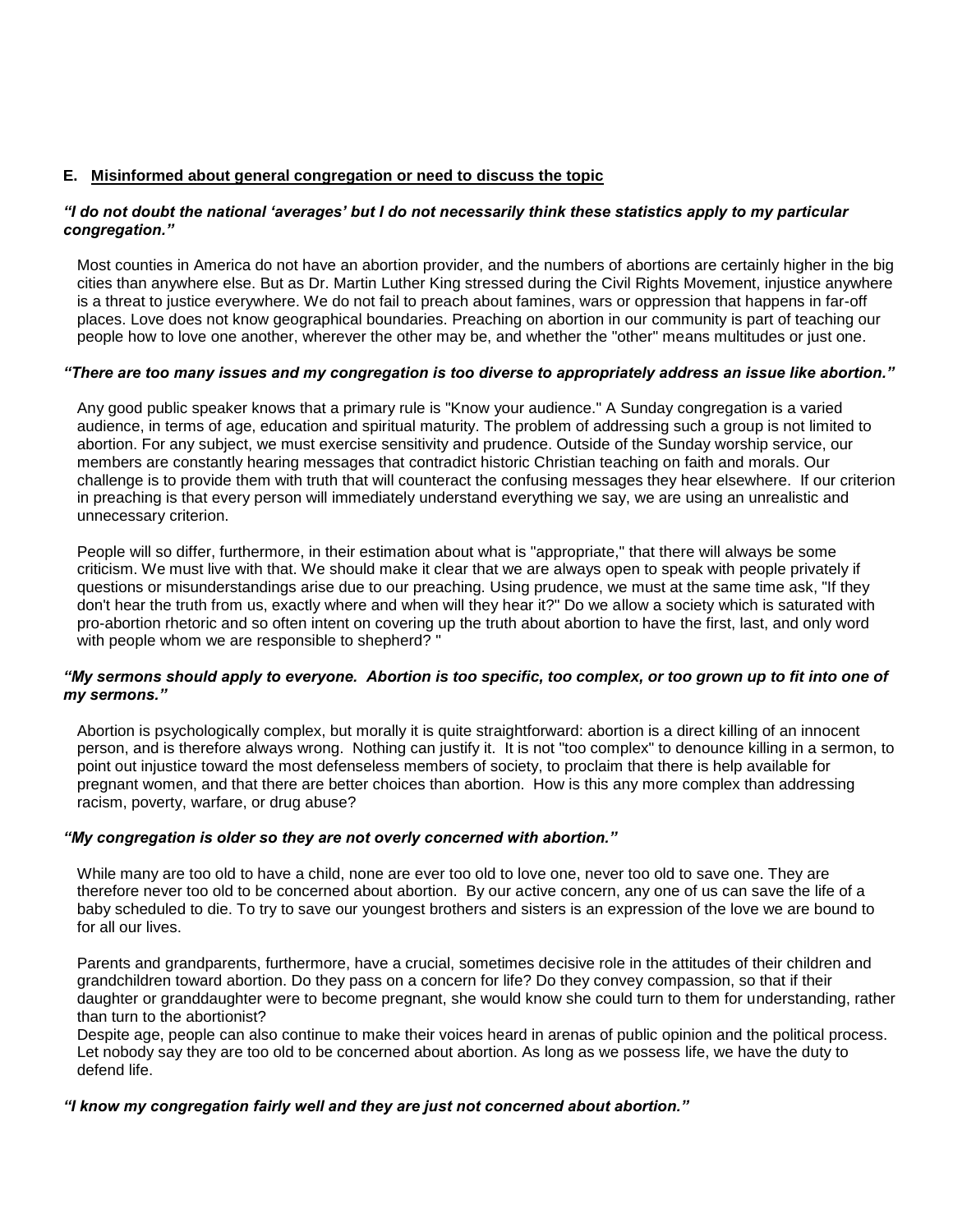How much people care about an issue depends in part on how clearly they see its connection with the things they do care about. Our teaching can help them make those connections regarding abortion. Why, for example, do we see children killing children in our society? Might it have a connection with the fact that the law allows parents to kill children by abortion, thereby teaching children that their lives are disposable? Significant studies likewise show links between abortion and child abuse, poverty, substance abuse, suicide, breast cancer, and numerous other problems. All these life issues are interrelated; therefore, abortion cannot be ignored.

# *"My congregation is fairly well-educated or already active in social issues so they do not need to hear about abortion during church."*

It is not enough to "hear and know" about abortion, any more than it is enough to "hear and know" about poverty and crime. The point is that something must be done about these problems, and we are called to help our people get involved. A person may be opposed to poverty attitudinally, but what do they do to help the poor? How do they express their opposition behaviorally? Certainly, most of our congregation would lament abortion. But the challenge remains to bring to their attention continually both the obligations and the opportunities to actually prevent abortion in their community.

Since the Roe vs. Wade decision legalized abortion in 1973, legal protection has not been restored to a single unborn child in our land. These abortions still occur at the rate of one every 23 seconds (i.e. 4000 a day, 1.3 million a year), and Christians, statistically, procure abortions as much as anyone else. Seventy-three percent of the women getting an abortion claim some Christian affinity, and one out of every six identifies herself as an evangelical or "born again" Christian.

Knowledge obviously, is still lacking. Most people still do not know, for instance, the extent of abortion, the revolting ways it is performed, or the harmful physical and psychological after-effects of the procedure on the mother. Many know abortion is evil but they do not realize how evil it is. Moreover, knowledge is not virtue. Our task is to rouse people to do something about it. If they already know enough about it, where are our local pro-life groups? Where are our local crisis pregnancy centers and shelters for unwed mothers? Many exist but so many more are needed! People need encouragement from us more than ever as they are bombarded with pro-abortion slogans and lies."

# **F. Lack of Scriptural knowledge**

# *"I am not sure how I would tie abortion into the Scripture readings."*

If Scripture does not teach the immorality of abortion, it does not teach anything at all. A particular word like ""abortion"" does not have to appear in the text of Scripture in order for Scripture to teach about it. Abortion is the killing of an innocent, human child. The teaching on abortion is contained in the numerous condemnations of the shedding of innocent blood, and the numerous instructions about justice and charity, especially toward the weak, the small, the helpless, and those whom society rejects. Numerous texts exist, but beyond this are the entire themes and directions in which Scripture moves. The people of the old and new covenants are called to be a holy people, a community bound to God and one another in love. This happens because God takes the initiative not only in giving life but also in intervening to save the helpless. Such are central events of both the Old and the New Testaments.

The themes of pro-life are on every page of Scripture. Homilies are not simply Scripture lessons. Rather they apply the great Biblical themes to the day to day challenges that believers face as they live their lives. So, for instance, the Bible is clear that only God has dominion over human life – he made it, he cares for it, he owns it. That is why no human being can own or kill or devalue it.

Abortion belongs to a totally contradictory dynamic of thought and life: It excludes members of the community and destroys rather than defends the helpless. One resource, regardless of denomination, to assist in this area is the Gospel of Life by the late Pope John Paul II. It provides specific materials on relating the abortion issue to Scripture, including sample sermons. Many can be modified or used directly in ecumenical services.

## *"I am not sure about all the scriptural claims that are being tossed around about abortion."*

See response above. All the teachings of the Lord Jesus hold together in an indivisible, living unity. We may not see the full "credibility" of any of the teachings if we isolate them from the whole, or eclipse the others. Is it difficult at times to observe the Bible's clear directives on abortion? Certainly. But there are other difficult obligations, including dying to ourselves, loving our neighbor, forgiving those who have sinned against us, and so on. In this context, the teaching on